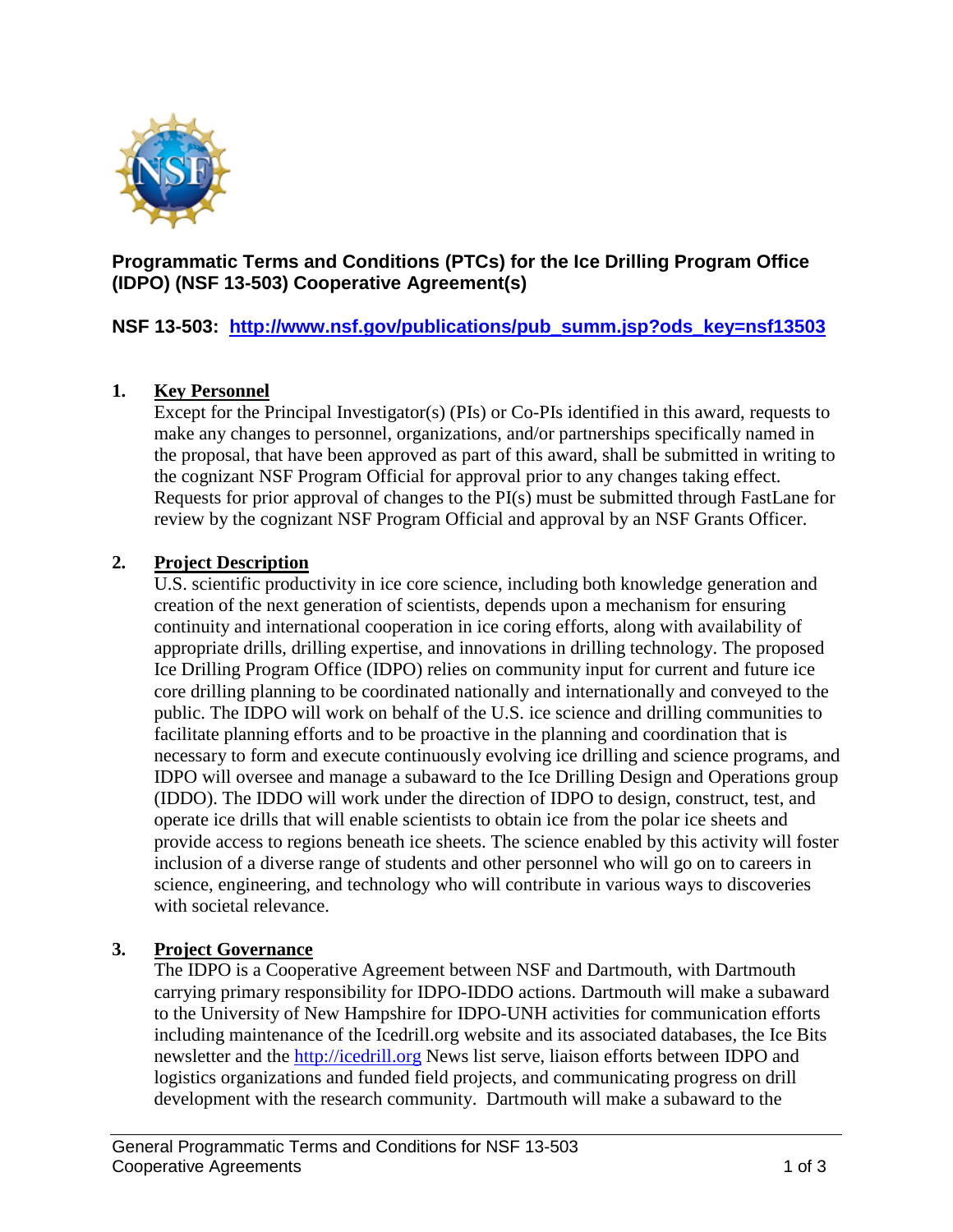Colorado School of Mines for IDPO-CSM activities to serve as liaison with commercial drilling and mining companies. Dartmouth and also will make a subaward to the University of Wisconsin for IDDO activities for ice drilling services, drill maintenance and upgrade, and drilling technology development in support of NSF-funded science projects. IDDO will consist of a core staff of full time technical professionals who will be dedicated to ice coring and drilling development, maintenance and operations. The core staff will consist of engineers who will have had experience in the design and operation of ice coring and drilling equipment. Leadership of IDDO will be provided by a Principal Investigator who serves as the Director of IDDO, carrying responsibility for internal IDDO actions.

### **4. Long Range Planning**

The awardee must provide NSF with sound long-range planning for ice-drill development and use. To this end, two reports will be prepared and updated yearly. First, working with the Science Advisory Board (SAB), the IDPO will use information from across the research community to develop the Long Range Science Plan that will address long-term ice-drill and borehole instrumentation development to support the U.S. research community. This document will be a long-range plan that will both identify major program goals and new thrusts and the technologies required to meet them, with special attention to the next 5 years. IDPO will liaise with the science research community, with developers of ice-core instrumentation and downhole geophysical logging tools, and with relevant industry partners to articulate the plan. The IDPO, in collaboration with the IDDO, will also prepare, and annually revise, a comprehensive Long Range Drilling Technology Plan that will include drill allocation to specific projects to the degree that these commitments are known and identify near-term technological needs and timelines for actions. To develop this document, the IDPO and IDDO will liaise with the research community, ice drill experts, and NSF Program Officers. The Long Range Science Plan and the Long Range Drilling Technology Plan are due on June 30 of each year.

## a. **The IDPO Long Range Science Plan will include**:

- i. Identification of long-term program goals and the technologies or capabilities required to meet them based on the best-available scientific information and emerging topics in ice science, paleoclimatology and other relevant fields of scientific endeavor, along with target timelines for the major endeavors to the extent to which they are known.
- ii. Any expected requirements of the scientific community for support in the planning and execution of large-scale cooperative research efforts, and any new facilities expected to be required for the conduct of research.
- iii. An articulation of strategies for allocation, development or acquisition of required technologies and capabilities.
- iv. A discussion of issues or factors which might significantly affect the use or development of these technologies and capabilities over the long-range planning period (including the potential for developing international partnerships).
- v. Strategies for sustaining these capabilities, maintaining program relevance, and ensuring a robust ongoing and continuously evolving program.